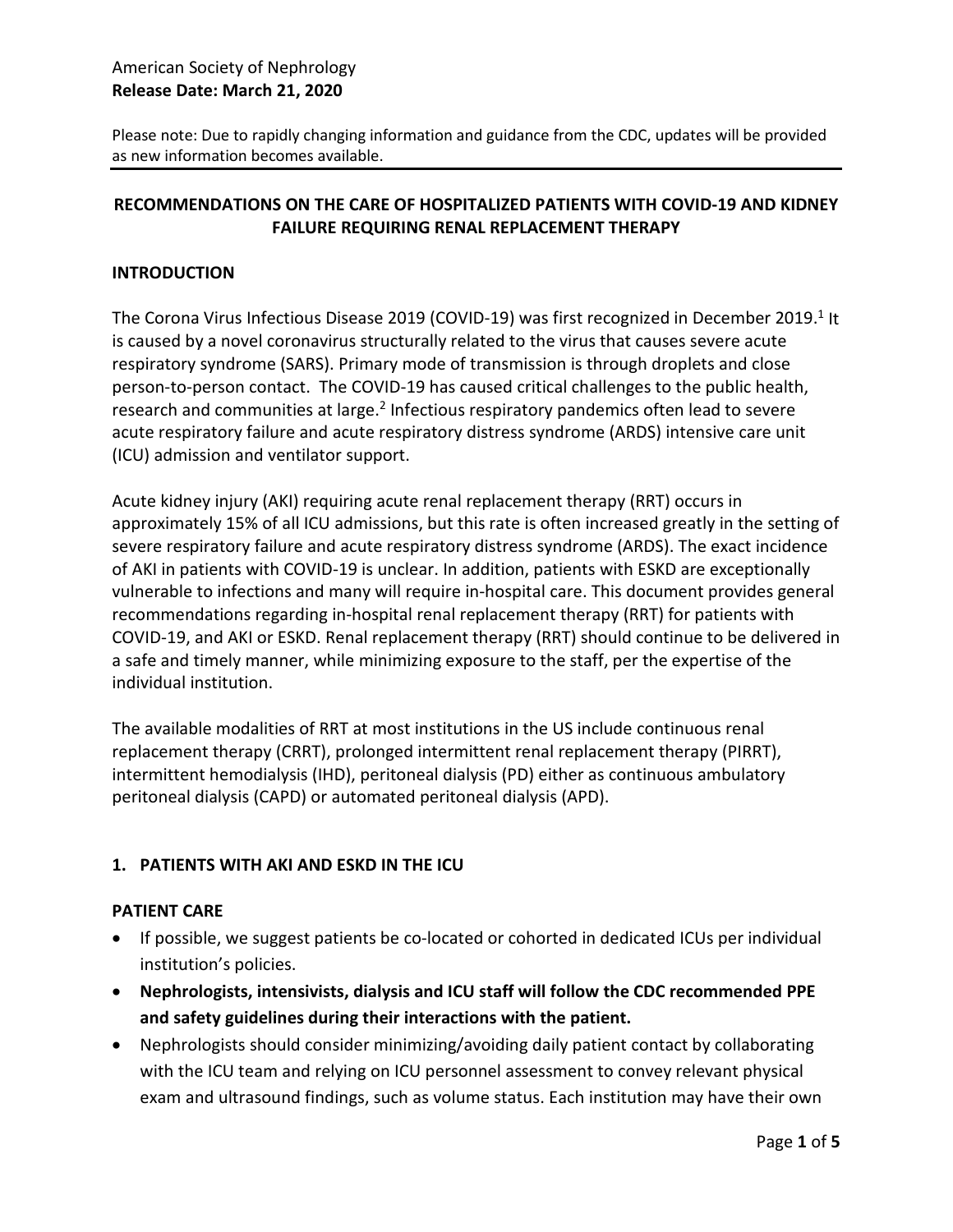Please note: Due to rapidly changing information and guidance from the CDC, updates will be provided as new information becomes available.

guidelines to reduce exposure to healthcare providers. Tele-medicine may be instituted at some centers to reduce provider exposure to COVID-19.

- Indications to start RRT are similar to other patients with AKI. Accumulating evidence suggests that a delayed RRT initiation is safe, but this area is controversial. Loop diuretics may be used in the management of volume overload, per treating physician's discretion.
- If patients develop indications to start RRT (or if an ESRD patient needs a dialysis catheter for vascular access), this will be placed by an ICU provider (or nephrologist) with significant expertise in placement of central venous catheters.

# **MANAGEMENT OF RRT IN THE ICU**

- Each institution should use its established RRT practices and equipment to manage COVID-19 patients with AKI and ESRD. Hasty institution of new procedures (e.g. citrate anticoagulation) or methods of CRRT/PIRRT outside of a center's expertise will likely increase errors that may affect patient safety.
- If available at an institution, the preferred modality for RRT in critically ill patients is CRRT or PIRRT, also known as sustained low efficiency dialysis (SLED) and other terminologies.
- CRRT machines (if available) are preferred over IHD in setting of biocontainment/isolation, as IHD requires 1:1 hemodialysis nursing support.
- In ICUs where ICU nurses are all trained and competent on the use of CRRT, hemodialysis nurses do not need to have direct contact with patients, thereby limiting healthcare staff exposure.
- In institutions where the hemodialysis nurses set up the machine and/or trouble shoots while the ICU nurses run the machine, the dialysis nurse should bring and set up the CRRT machine outside the patient room (or outside the dedicated biocontainment/isolation ICU). Then, the ICU nurse will take the machine into the room and connect the patient in the room in order to minimize exposure, and use of limited PPEs. Ideally, telemedicine (with a camera in the room) should be made available, so that the dialysis nurse or nephrologist can visualize the machine electronically and troubleshoot remotely, instead of entering the room.
- Intermittent hemodialysis (IHD) can also be performed in patients with critical illness, if CRRT and PIRRT equipment are not available.
- Institution specific policies for ordering and providing RRT including modality, dose adjustments, monitoring and therapy transitions should continue to be applied. In most US institutions, nephrologists remain in charge of providing RRT and will be responsible for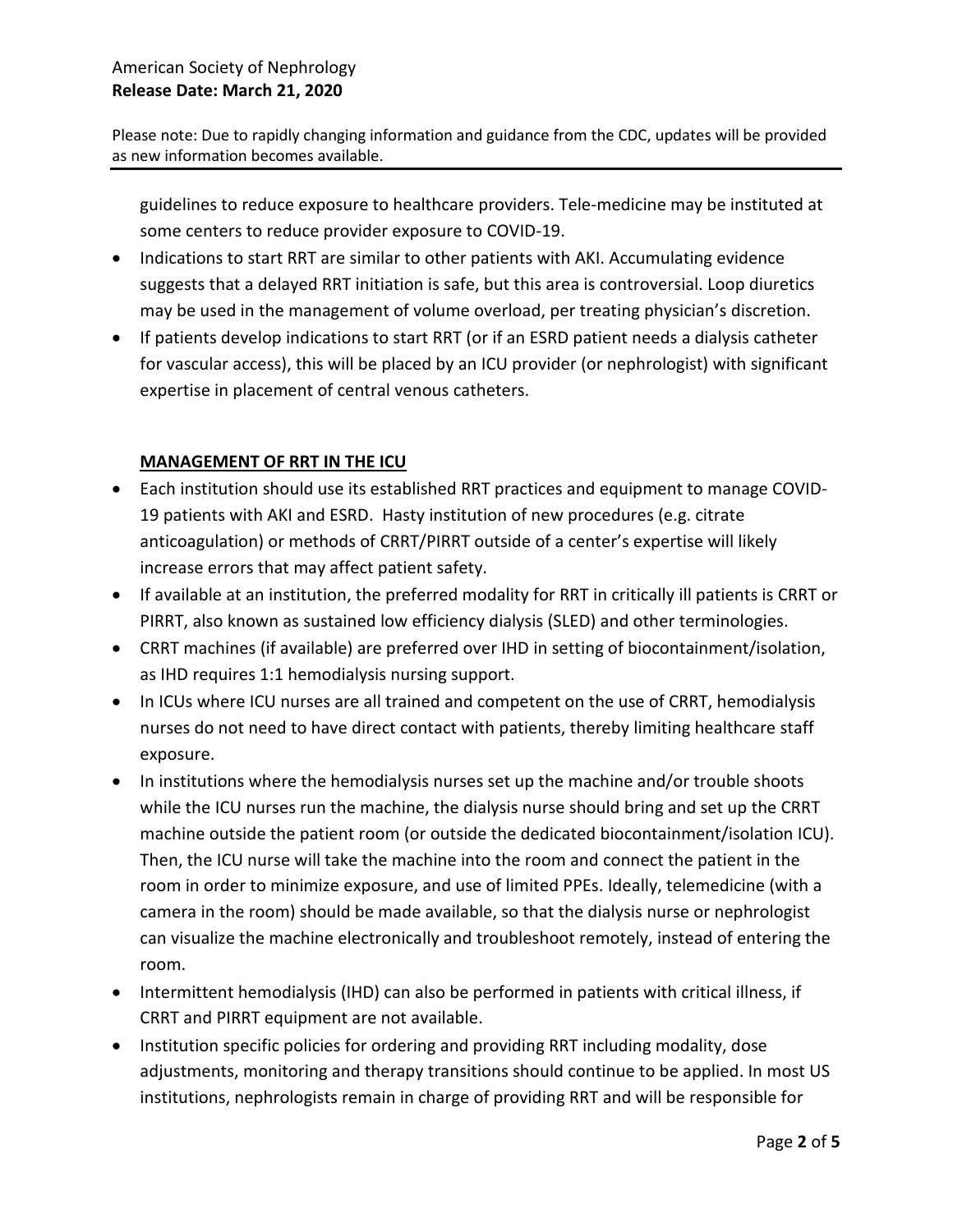Please note: Due to rapidly changing information and guidance from the CDC, updates will be provided as new information becomes available.

providing orders for RRT in a timely manner. At some institutions, ICU physicians are responsible for CRRT initiation and this should be continued per institution practices.

- Patient fluid removal rate will depend on various factors, and may be regulated by ICU physicians, if patients are undergoing CRRT or PIRRT.
- If patient surge overwhelms CRRT capacity at an institution, consideration should be given to using CRRT machines for prolonged intermittent treatments (e.g. 10 hours instead of continuous) with higher flow rates (e.g. 40 - 50 ml/kg/hour) and then using the machine for another patient, after terminal cleaning. Institutional policies.
- For patients with ESKD who have AVF or AVG, CRRT and PIRRT using AVF/AVG could be considered if 1:1 ICU nursing is available and careful monitoring of the patient is possible [\(https://www.ncbi.nlm.nih.gov/pubmed/28295984\)](https://www.ncbi.nlm.nih.gov/pubmed/28295984). Needle dislodgement and exsanguination is a major concern, and we emphasize the need for close monitoring if PIRRT and CRRT are performed using AVG or AVF.
- Due to cancelation of elective procedures, non-acute care and non-dialysis nurses may be recruited to monitor patients undergoing RRT, with the supervision of an ICU or dialysis nurse. HOWEVER, this should be under the purview of individual institutional policy.

# **2. PATIENTS WITH AKI AND ESKD IN THE GENERAL HOSPITAL FLOORS**

### **PATIENT CARE**

- Patients will be co-located or cohorted on a particular floor per each institution's policies.
- **Nephrologists, dialysis and ICU staff will follow the CDC recommended PPE and safety guidelines during their interactions with the patient.**
- Nephrologists should consider minimizing/avoiding daily patient contact by collaborating with primary physician (most probably a hospitalist) and relying on them to convey relevant physical exam and ultrasound findings, such as volume status. Each institution may have their own guidelines to reduce exposure for the caregivers. Tele-medicine will be instituted at some centers to reduce exposure for the providers.
- Indications to start RRT are similar to other patients with AKI. Accumulating evidence suggests that a delayed RRT initiation is safe, but this area is controversial. Loop diuretics may be used in the management of volume overload, per treating physician's discretion.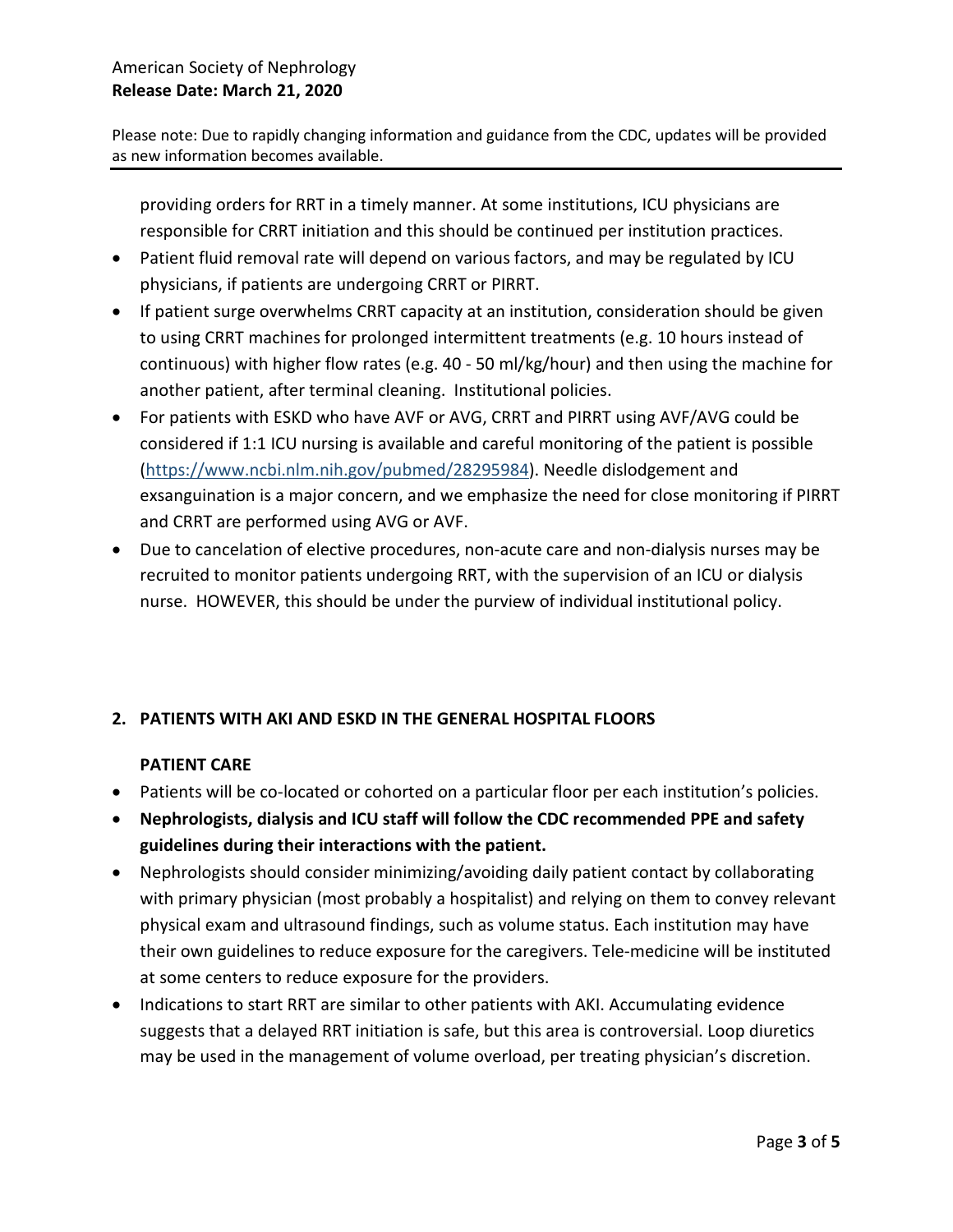# American Society of Nephrology **Release Date: March 21, 2020**

Please note: Due to rapidly changing information and guidance from the CDC, updates will be provided as new information becomes available.

• If patients develop indications to start RRT (or if an ESRD patient needs a dialysis catheter for vascular access), this will be placed by a physician with the most expertise in placement of central venous catheters. This may involve general surgery or radiology consultation.

#### **MANAGEMENT OF RRT IN NON-ICU PATIENTS**

- Generally, patients with AKI or ESKD who are not admitted to the ICU are transported to a central acute dialysis unit for treatment. **This is NOT recommended** in the setting of active or suspected COVID-19.
- If hospitals are utilizing individual negative pressure rooms to take care of COVID-19 patients, then they will need 1:1 hemodialysis nursing for IHD in their rooms.
- If hospitals have isolated all COVID-19 patients in one floor, then one dialysis nurse may be able to monitor 2 or 3 patients during IHD, if video and electronic monitoring is available in the IMMEDIATE vicinity. The nurse will enter the room for trouble shooting the machine or if the patient needs assistance.
- In order to minimize exposure to dialysis staff, other equipment can be utilized to provide therapy on the hospital floor. Certain CRRT machines allow multiple 5-L bags of fluid to be hung simultaneously and have an effluent drainage lines. If such equipment is available at institutions, dialysis nurses can set these up in individual patient rooms in the hospital floor where COVID-19 patients are cohorted and then monitor multiple patients from a central location in the unit itself. This can be performed in lieu of doing 1:1 intermittent HD. This set-up can be utilized for both ICU and non-ICU patients.
- Due to cancelation of elective procedures, non-acute care and non-dialysis nurses may be recruited to monitor patients undergoing RRT, with the supervision of an ICU or dialysis nurse. HOWEVER, this should be under the purview of individual institutional policy.
- For patients with ESKD undergoing PD at home, PD can be continued as APD, to reduce exposure of the nursing staff. If volume control cannot be maintained with PD, then patient may need a temporary hemodialysis catheter placement and transitioned to IHD or CRRT.

#### **3. STAFFING AND PERSONNEL**

• Per institutional guidelines, trainees (fellows, residents, medical students) may be prevented from taking care of patients with COVID-19. Attending nephrologists should follow institutional and ACGME recommendations regarding trainee exposure. If patient surge results in need for more personnel, sub-specialty trainees may need to help care of the COVID-19 patients. This decision will be made at the institutional level.